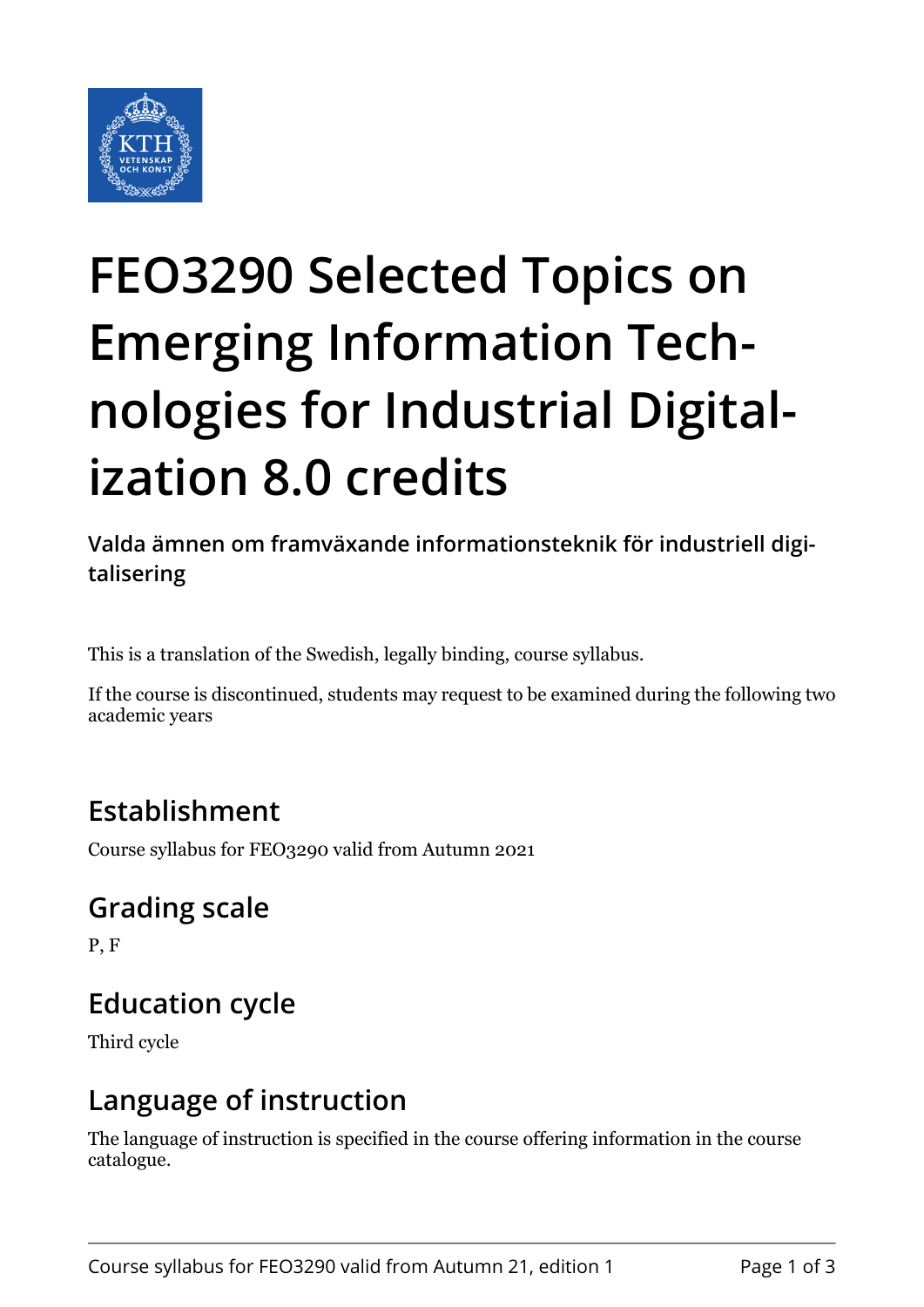# **Intended learning outcomes**

With the development of various enabling technologies, e.g., AI, 5G and beyond, industry security, digital twin, global coverage and edge computing, the digitalization of industries has attracted lots of research efforts and started to be deployed in various industry scenarios. Though some courses may involve a part of those topics, a comprehensive and vertical-application oriential course have not been developed. Moreover, a systematic study on requirements, challenges and development of information technologies for industry digitalization has not been developed yet. This course aims to address these problems by developing systematic and vertical-application oriented course for industry digitalization. The main objectives of the course are to train the students on the key information technologies for industry digital transformation and to inspire the students for potential new research topics. After the course, the students should:

- 1. Know an overview of and the technical requirements for industry digitalization.
- 2. Know the information technologies for sustainable industries.
- 3. Understand key requirements and enabling technologies of information technologies (both theories and practices) for industry digitalization, including e.g., wireless networks, AI, security, digital twin and global coverage etc.
- 4. Understand how the information technologies are applied in vertical use cases for industry digitalization.
- 5. Understand recent development and existing challenges of information technologies for industry digitalization.

#### **Course contents**

Lecture 1. Course information and introduction of industry transformation

Lecture 2. IP-based Convergence and Interoperability of Industrial IoT Standards

Lecture 3. High performance wireless networks Part 1, requirements, enabling technologies and theories

Lecture 4. High performance wireless networks, Part 2, Vectrical Applications and experinments.

Lecture 5. Physical Layer Security for Industry Wireless Networks

Lecture 6. Functional Safety for Industry Systems

Lecture 7. Industrial AI, Part 1, Requirements and Algorithms

Lecture 8. Industrial AI, Part 2, Vertical Applications and experinments

Lecture 9. Digital Twin

Lecture 10. Global Coverage, Satellite Based Communications and Computing

Lecture 11. Guest Lectures on Industrial Robots etc.

Lecture 12. High-accuracy industrial positioning